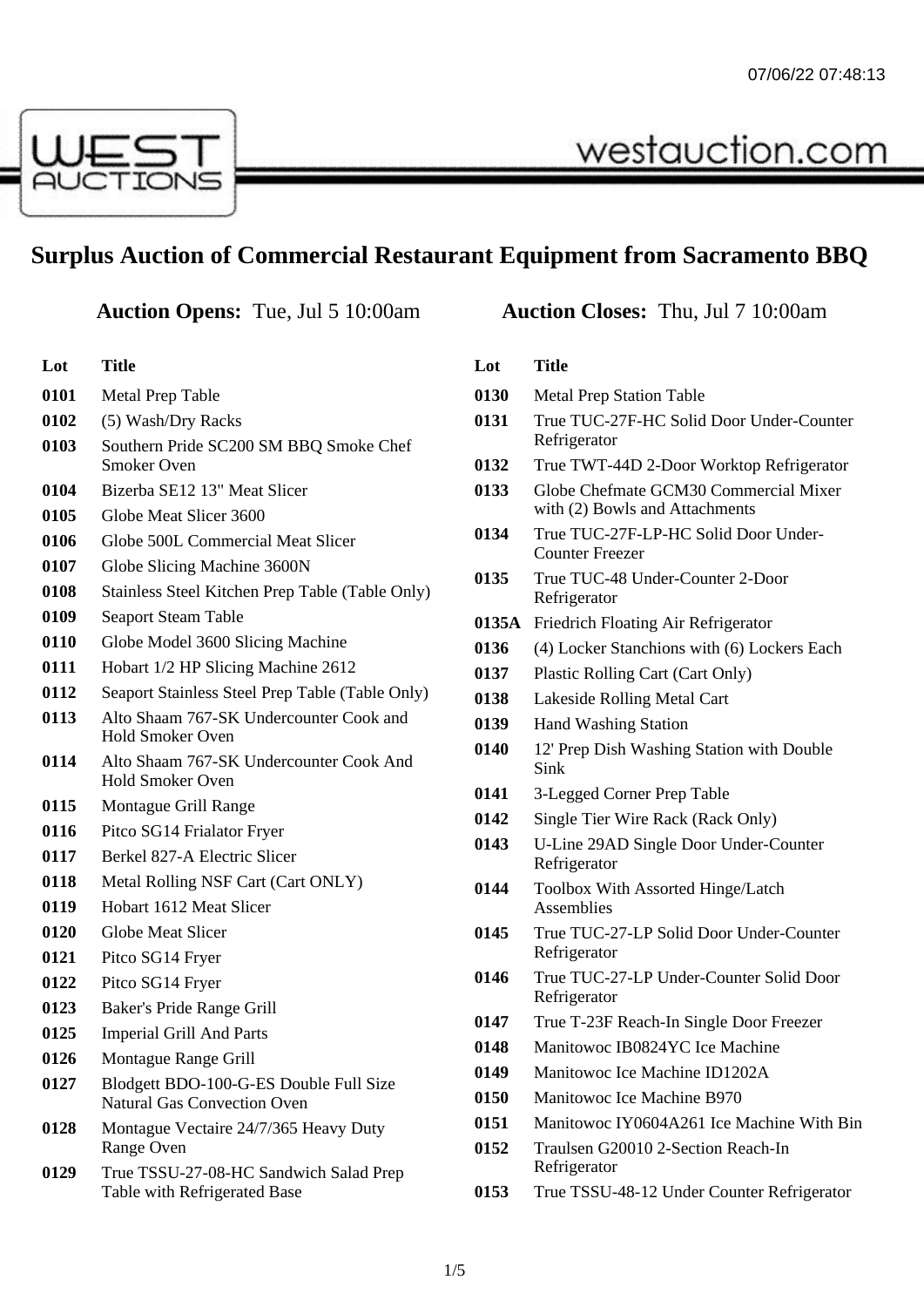| Lot   | Title                                                    |  |
|-------|----------------------------------------------------------|--|
| 0154  | Beverage Air UCR34Y 2-Door Undercounter<br>Refrigerator  |  |
| 0155  | Beverage Air UCR34Y 2-Door Under-Counter<br>Refrigerator |  |
| 0156  | True TPP-AT-44D-2-HC S/s Pizza Prep Table<br>Cooler      |  |
| 0157  | Alto Shaam 500-2DN 2-Drawer Warming<br>Drawer            |  |
| 0158  | Alto-Shaam Food Warming Unit                             |  |
| 0159  | Alto-Shaam 5003DN Food Warming Unit                      |  |
| 0160  | Alto-Shaam 500-2DN Drawer Warmer                         |  |
| 0161  | Montague Vegtaire Range Top Grill Oven                   |  |
| 0161A | True TUC-36 2-Door Under-Counter<br>Refrigerator         |  |
| 0162  | <b>Stainless Steel Prep Station</b>                      |  |
| 0163  | 500-1DN Halo Heat Narrow Warming Drawer                  |  |
| 0164  | Alto-Shaam 500-2D 2-Drawer Warmer                        |  |
| 0165  | <b>Enviro-Pak Smoke Generator</b>                        |  |
| 0166  | <b>Metal Cooling Rack</b>                                |  |
| 0167  | <b>Cookshack Electric Smoker Oven</b>                    |  |
| 0168  | Pizzapro 18" Dough Press PP1818                          |  |
| 0169  | <b>Stainless Steel Smoker Box</b>                        |  |
| 0170  | <b>Metal Prep Station</b>                                |  |
| 0170A | <b>Stainless Steel Passive Smoker Box</b>                |  |
| 0171  | Federighi Smoke Generator                                |  |
| 0172  | Federighi Smoke Generator                                |  |
| 0173  | <b>Stainless Steel Passive Smoker Box</b>                |  |
| 0173A | "Smoker" Metal Signs/Inserts                             |  |
| 0174  | <b>Metal Shelves</b>                                     |  |
| 0175  | (2) Gas Space Heaters                                    |  |
| 0176  | <b>Mess Dual Safe</b>                                    |  |
| 0177  | Dry Storage Bin                                          |  |
| 0178  | Rubbermaid Trash Bin                                     |  |
| 0179  | <b>Hobart Salad Spinner</b>                              |  |
| 0180  | <b>Hobart Salad Spinner</b>                              |  |
| 0181  | <b>Seaport SS Chemical Cabinet</b>                       |  |
| 0182  | Montague Salamander 36" Broiler                          |  |
| 0183  | Cecilware Cheese Melter                                  |  |
| 0184  | <b>Fleetwood Cheese Melter</b>                           |  |
| 0185  | Cecilware Cheese Melter                                  |  |
| 0186  | <b>Stainless Steel Tray Holder And Stand</b>             |  |
| 0187  | <b>Metro Rack</b>                                        |  |
| 0188  | Bun Brewing Machine With (2) Dispensers                  |  |
| 0189  | Bunn Brewer With (2) Dispensers                          |  |

| Lot | Title |
|-----|-------|
|     |       |

- Bunn Brewing Machine With Iced Tea Dispenser
- Deposit Safe
- True TDB-24-48 Dual-Keg Refrigerator
- Cecilware Professional Cheesemelter
- Alto-Shaam Electric Heat Drawer
- Stainless Steel Table With Mounted Can Opener (No Contents)
- **0195A** Contents Of Table: Stainless Ladles, Plastic Containers, Mashing Tool, Bulbs
- Stainless Steel Table
- Robot Coupe MP 450 Turbo Immersion Blender
- **0197A** Dynamic MX91 Immersion Blender
- **0197B** Robot Coupe MP 450 Turbo Immersion Blender
- Metro Cart And Contents: Stainless Pots, Tomato Dicer, Utensils, Sauce Dispenser
- Metal Cart And Contents: Stainless Pots, Plastics, Scales
- Metro Rack And Contents: Stainless Containers, Trays
- Metro Rack And Contents: Plastic Containers, Lids
- Bulk Lot: Plastic Tubs, Lids
- (2) Stainless Dunnage Racks (Racks ONLY)
- Bulk Lot: Stainless Trays
- Bull Lot: Keyboards, Printers, Monitors, Fake Plants, Pictures
- **0300A** Bulk Lot: Chair, Cooler, and Cook Books
- (4) Coffee Makers
- **0301A** Bulk Lot: Filing Cabinets
- (3) Chafing Dishes
- **0302A** (3) Chafing Dishes
- **0302B** Assorted Stainless Steel Utensils, Trays, And **Stands**
- **0302C** Assorted Stainless Containers, Silverware, Stands, And Plastic Bins
- Bulk Lot: Buffet Pans
- Vitamix Industrial Blender
- Hobart Industrial Mixer
- (3) Watertight Storage Trunks With Buffet Pans
- Igloo Glide Cooler 104L
- (3) Fans
- Ecolab Fly Trap
- Bulk Lot: Kitchen Implements
- Bulk Lot: Kitchen Implements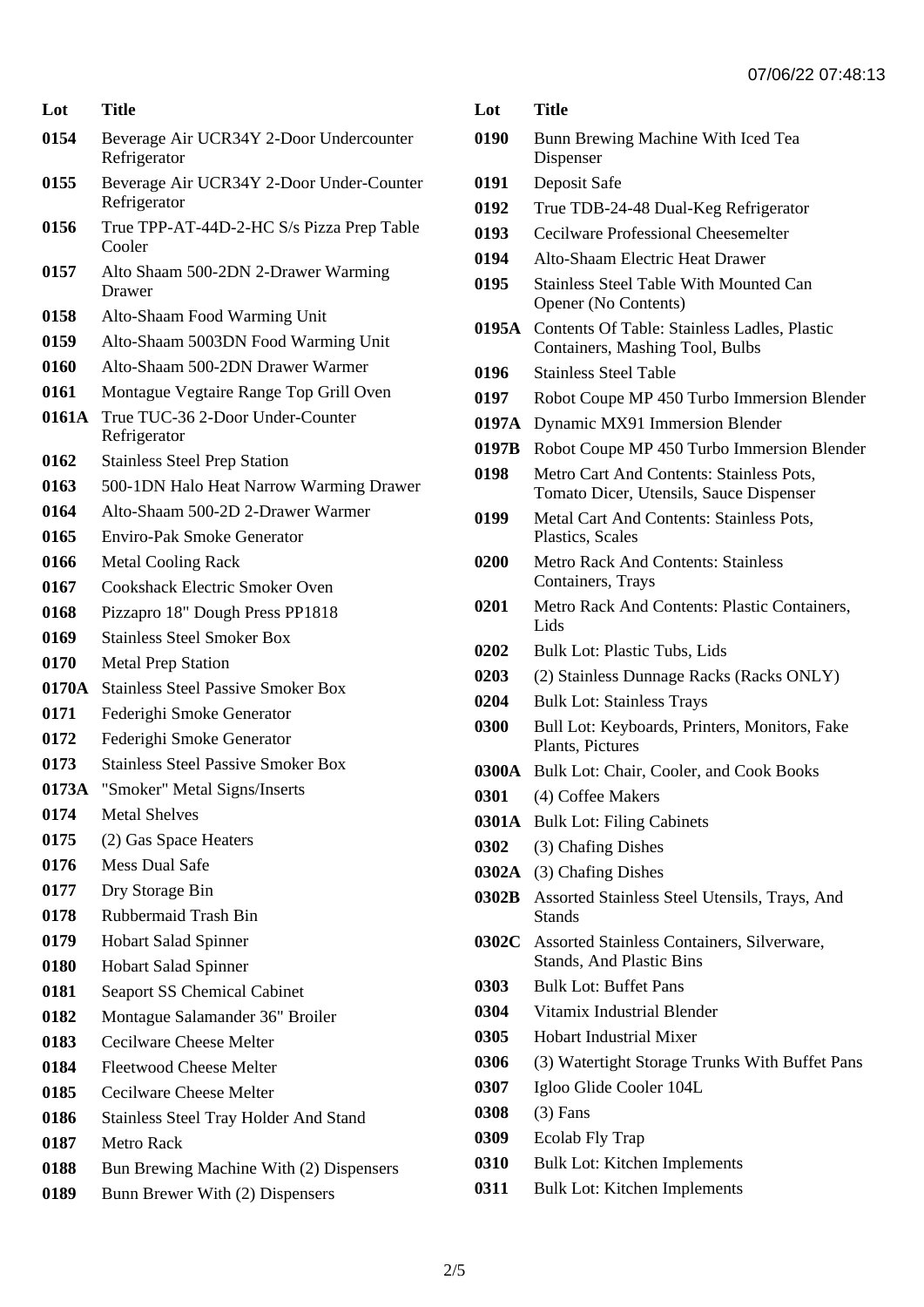| Lot  | Title                                                                 |  |  |
|------|-----------------------------------------------------------------------|--|--|
| 0312 | <b>Bull Lot Of Coffee And Tea Hot</b><br>Pots/Dispensers              |  |  |
| 0313 | <b>Bulk Lot: Buffet Pans And Pans</b>                                 |  |  |
| 0314 | Robot Coupe MP 450 Turbo Immersion<br><b>Blender</b>                  |  |  |
| 0315 | <b>ALFA Grater/Slicer With Attachments</b>                            |  |  |
| 0316 | Bulk Lot: Dough Tubs, Baking Sheets and More                          |  |  |
| 0317 | Bulk: Dishes, Glasses, And Cutting Boards                             |  |  |
| 0318 | <b>Bulk Lot: Kegerator Coolers And Decor</b>                          |  |  |
| 0319 | Bulk Lot: Glasses And Cups With Washing<br>Racks                      |  |  |
| 0320 | Bulk Lot: Heaters, Utensils, Tubs, And Trays                          |  |  |
| 0321 | Bulk Lot: (49) Crates Of 8"-10" Dishes<br>(Approximately 400 Total)   |  |  |
| 0322 | Bulk Lot: Pitchers, Trays, And Robo Coupe<br><b>Processor Parts</b>   |  |  |
| 0323 | <b>Bulk Lot: Dishes</b>                                               |  |  |
| 0324 | Bulk Lot: Trays, Bowls, Pots, And Pans                                |  |  |
| 0325 | Weston Pro Series Electric Meat Grinder And<br><b>Sausage Stuffer</b> |  |  |
| 0326 | <b>Bulk Lot: Kitchen Implements</b>                                   |  |  |
| 0327 | <b>Bulk Lot: Holiday Decorations</b>                                  |  |  |
| 0328 | <b>Bulk Lot: Glasses With Washing Racks</b>                           |  |  |
| 0329 | Sanborn MagnaForce Air Compressor                                     |  |  |
| 0330 | Bulk Lot: Trays, Tops, Grinders, And Blenders                         |  |  |
| 0331 | <b>Bulk Lot: Decor Baskets</b>                                        |  |  |
| 0332 | Bulk Lot: Dish Tops And Plastic Tubs                                  |  |  |
| 0333 | Bulk Lot: Pots, Pans, And Decorative Platters                         |  |  |
| 0334 | Bulk Lot: Tops, Trays, And Hotel Pans                                 |  |  |
| 0335 | (9) Igloo 5 Gallon Water Water Dispenser                              |  |  |
| 0336 | (6) Coolers                                                           |  |  |
| 0338 | <b>Cambro Rolling Cooler Cart</b>                                     |  |  |
| 0339 | <b>Cambro Rolling Cooler Cart</b>                                     |  |  |
| 0340 | Rubbermaid Rolling Cooler                                             |  |  |
| 0341 | (8) Cambro Water Dispensers                                           |  |  |
| 0342 | <b>Cambro Rolling Cooler Cart</b>                                     |  |  |
| 0343 | (3) Medium Cambro Cold Storage                                        |  |  |
| 0345 | <b>Cambro Rolling Cooler Cart</b>                                     |  |  |
| 0346 | (4) Cambro Containers                                                 |  |  |
| 0347 | (5) Cambro Containers                                                 |  |  |
| 0348 | <b>Cambro Rolling Cooler Cart</b>                                     |  |  |
| 0349 | <b>Cambro Rolling Cooler Cart</b>                                     |  |  |
| 0350 | <b>Cambro Rolling Cooler Cart</b>                                     |  |  |
| 0351 | <b>Cambro Rolling Cooler Cart</b>                                     |  |  |

| Lot   | Title                                                                                                                                                  |  |
|-------|--------------------------------------------------------------------------------------------------------------------------------------------------------|--|
| 0352  | <b>Cambro Rolling Cooler Cart</b>                                                                                                                      |  |
| 0400  | Approximately (7) Folding Serving Tray Stands<br>And (2) Infant Chairs                                                                                 |  |
| 0401  | Bulk Lot: Wood Bar, Wood Extending Table,<br>Folding Table, And Signs                                                                                  |  |
| 0402  | 14' Stainless Steel Prep Station With Outlets                                                                                                          |  |
| 0402a | E-Z Up Pop Up Tent                                                                                                                                     |  |
| 0403  | <b>Stainless Steel Prep Table</b>                                                                                                                      |  |
| 0404  | Metal Prep Table & Signage                                                                                                                             |  |
| 0405  | 4' Advance Tabco Stainless Steel Prep Table                                                                                                            |  |
| 0406  | Kel Max Aluminum Bakers Cooling Rack                                                                                                                   |  |
| 0407  | <b>Contents Of Container: Assorted Metal</b><br><b>Shelving Brackets</b>                                                                               |  |
| 0408  | 4 Shelf Metro Rack                                                                                                                                     |  |
| 0410  | (4) Stackable Heavy Duty Wire Racks                                                                                                                    |  |
| 0410a | <b>Wood Table</b>                                                                                                                                      |  |
| 0410b | Star Pro-Max Heavy Duty Panini Grill                                                                                                                   |  |
| 0410c | Stainless Steel Prep Table (Table Only)                                                                                                                |  |
| 0411  | Manitowoc Ice Machine with Bin                                                                                                                         |  |
| 0412  | Bulk Lot: (2) Folding Tables, Approximately<br>(18) Dish Drying Racks, (4) Tubs Of Christmas<br>Decorations, And (1) Tub Of 4th Of July<br>Decorations |  |
| 0413  | Contents Of Table: Approximately (50) Baking<br>Trays, (15) Drying Racks, And Bucket With<br><b>Assorted Chemicals (Contents Only)</b>                 |  |
| 0414  | Stainless Steel Prep Table And (8) Baking Trays                                                                                                        |  |
| 0415  | (2) Metal Plant Stands                                                                                                                                 |  |
| 0500  | Approximately (9) Assorted Folding Tables                                                                                                              |  |
| 0501  | Approximately (7) Round Folding Tables                                                                                                                 |  |
| 0502  | Bulk Lot: Assorted Tables, Table Bases, Table<br>Tops, Chair And More                                                                                  |  |
| 0503  | Bulk Lot: Approximately (16) Metal Chairs<br>And (3) Child Booster Seats                                                                               |  |
| 0504  | Bulk Lot: Assorted Table Tops, Table Bases<br>And Dolly                                                                                                |  |
| 0505  | Bulk Lot: Approximately (35) Assorted Faux<br>Bamboo/Cane Chairs, (3) Folding Lifetime<br>Chairs, And (1) Aluminum Chair                               |  |
| 0506  | Bulk Lot: Approximately (22) Assorted Chairs<br>And Drying Rack With Glasses                                                                           |  |
| 0507  | (4) Wood Booster Chairs                                                                                                                                |  |
| 0508  | Bulk Lot: (2) Wood Tables, Approximately (14)<br>Assorted Wood Chairs, And Signage                                                                     |  |
| 0509  | (1) Wood Table And Approximately (15)<br><b>Assorted Chairs</b>                                                                                        |  |

Assorted Metal Table Bases, Tops And Table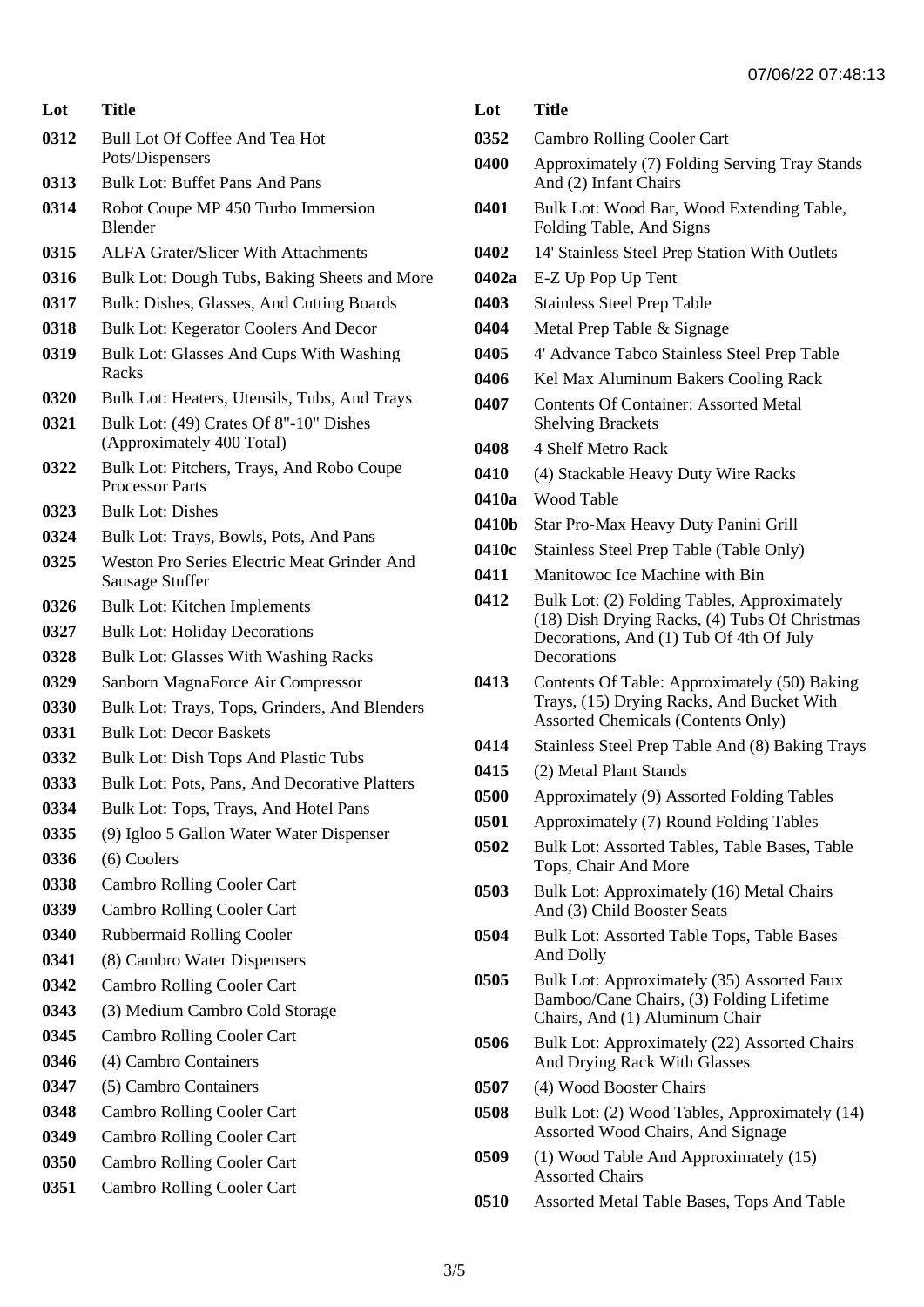| Lot  | Title                                                                          |  |
|------|--------------------------------------------------------------------------------|--|
| 0511 | Bulk Lot: Approximately (30) Assorted Dining<br>Chairs                         |  |
| 0512 | (5) Office Chairs                                                              |  |
| 0600 | <b>Stainless Steel Dish Washing Station</b>                                    |  |
| 0601 | Eagle Sinks Hand Washing Station                                               |  |
| 0602 | Eagle Sinks Hand Washing Station                                               |  |
| 0603 | Montague Grizzly Vectaire Range Top Oven                                       |  |
| 0604 | <b>Stainless Steel Two Basin Sink With Dish</b><br><b>Washing Attachments</b>  |  |
| 0605 | (2) Bakers Cooling Racks                                                       |  |
| 0606 | Montague 2-115A Vectaire Natural Gas Double<br><b>Deck Convection Oven</b>     |  |
| 0607 | <b>Metal Storage Rack</b>                                                      |  |
| 0608 | <b>Stainless Steel Sink And Prep Table</b>                                     |  |
| 0609 | Cadco Lisa XAF013 120v Convection Oven                                         |  |
| 0610 | <b>Imperial Convection Oven Model ICMA-36</b>                                  |  |
| 0611 | Montague Double Deck Convection Oven                                           |  |
| 0612 | Gas Faux Wood Fireplace                                                        |  |
| 0613 | Gas Faux Wood Fireplace                                                        |  |
| 0614 | <b>Rolling Freezer Rack</b>                                                    |  |
| 0615 | Aluminum Shelving Rack With (7) Shelves                                        |  |
| 0616 | <b>Bunn Precision Grinder</b>                                                  |  |
| 0617 | <b>Star Pro-Max Panini Press</b>                                               |  |
| 0618 | Bunn Model IC3 Brewing Machine                                                 |  |
| 0619 | Rolling Metro Rack With Back Wall                                              |  |
| 0620 | <b>Steel Rack</b>                                                              |  |
| 0621 | True TSSU-60-16 60" Sandwich/Salad Prep<br><b>Table With Refrigerated Base</b> |  |
| 0622 | Fetco CBS-62H Brew Station                                                     |  |
| 0700 | True TRCB 36 Double Drawer Refrigerator                                        |  |
| 0701 | (2) Carbon Dioxide Tanks                                                       |  |
| 0702 | (4) Pieces Of Stainless Steel Shelving With<br><b>Rails And Brackets</b>       |  |
| 0703 | Approximately (6) Assorted Cutting Boards                                      |  |
| 0704 | Ridgid 6 Gallon Shop Vacuum                                                    |  |
| 0705 | (6) Pieces Of Assorted Stainless Steel Shelving                                |  |
| 0706 | 4 Tier Filing Cabinet & Contents                                               |  |
| 0707 | A Frame Signage                                                                |  |
| 0708 | <b>Metal Frame Stands</b>                                                      |  |
| 0709 | 2' Metro Rack                                                                  |  |
| 0710 | <b>Metro Rack With Assorted Food Warmers</b>                                   |  |
| 0711 | Robot Coupe Model R301 Ultra Food Processor                                    |  |
| 0712 | Robot Coupe Model R2 3 Quart Blender                                           |  |
| 0713 | Bulk Lot: Assorted Plastic Containers And Lids                                 |  |

| Lot | Title |
|-----|-------|
|     |       |

- 2.5' Metro Rack
- Stainless Steel Dunnage Rack
- (12) Assorted Cutting Boards
- 6' Baker Cart And Approximately (50) Baking Trays
- 5' Step Ladder
- Husky 6' Ladder
- Rolling 3 Shelf Rack And Contents: Baking Trays And Power Strips
- Rolling Baker Rack
- (1) Igloo Chest And Contents: Insulated Delivery Bags
- **0725a** Rolling Shop Cart
- 0726 Bulk Lot: Glass Beverage Dispensers, Wire Basket, Wood Box
- (7) Stainless Racks
- Hand Truck Dolly
- 2' Shop Ladder